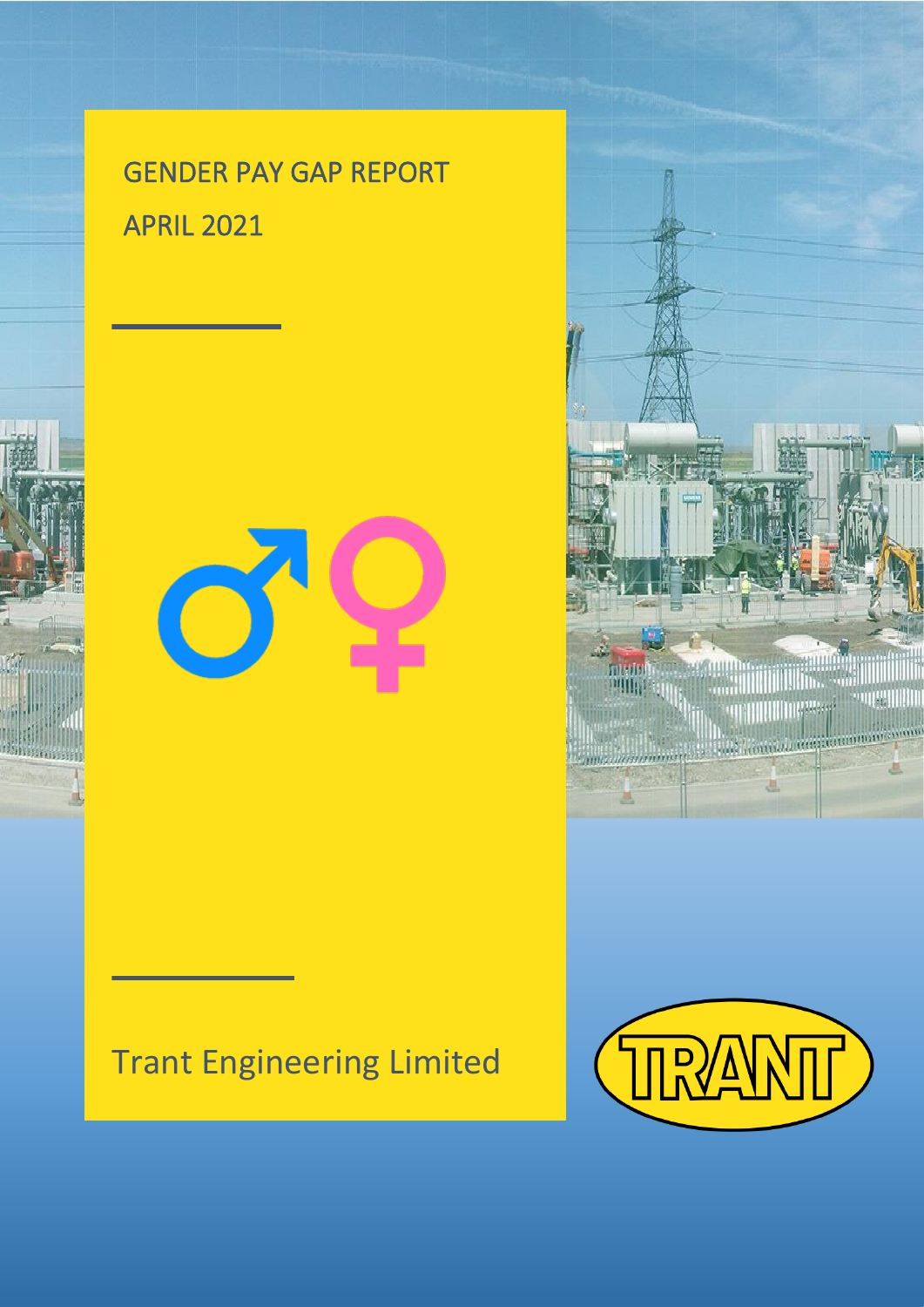#### Introduction

Trant Engineering Ltd is committed to providing equal opportunities in employment, by having a fair and transparent approach to recruitment, retention, and promotion. The company's continual aim is to foster an inclusive culture, by celebrating diversity and creating a sense of belonging and representation within the organisation.

The gender pay gap measures the difference in pay between women and men in an organisation in terms of average and median rates of pay, expressed as a percentage of earnings of male employees. This report compares the earnings of all employees by gender, regardless of the type of work they do. So, it is important to note that it is not the same as equal pay – namely the legal requirement to pay men and women in the same employment equal pay for carrying out the same, or equivalent work – which is set out in the Equality Act.

The results for 2021

- The mean gender pay gap is 19.1%
- The median is 22.3%
- The mean gender bonus gap is 80.8%
- The median gender bonus gap is 57.8%
- The proportion of male employees receiving a bonus is 17.3% and the proportion of female employees receiving a bonus is 8.1%.



## Quartile by gender

| Proportion of males and females in each pay quartile | Male  | Female |
|------------------------------------------------------|-------|--------|
| Lower Hourly Pay Quarter                             | 63.3% | 36.7%  |
| Lower Middle Hourly Pay Quarter                      | 86.7% | 13.3%  |
| Upper Middle Hourly Pay Quarter                      | 92.5% | 7.5%   |
| <b>Upper Hourly Pay Quarter</b>                      | 92.4% | 7.6%   |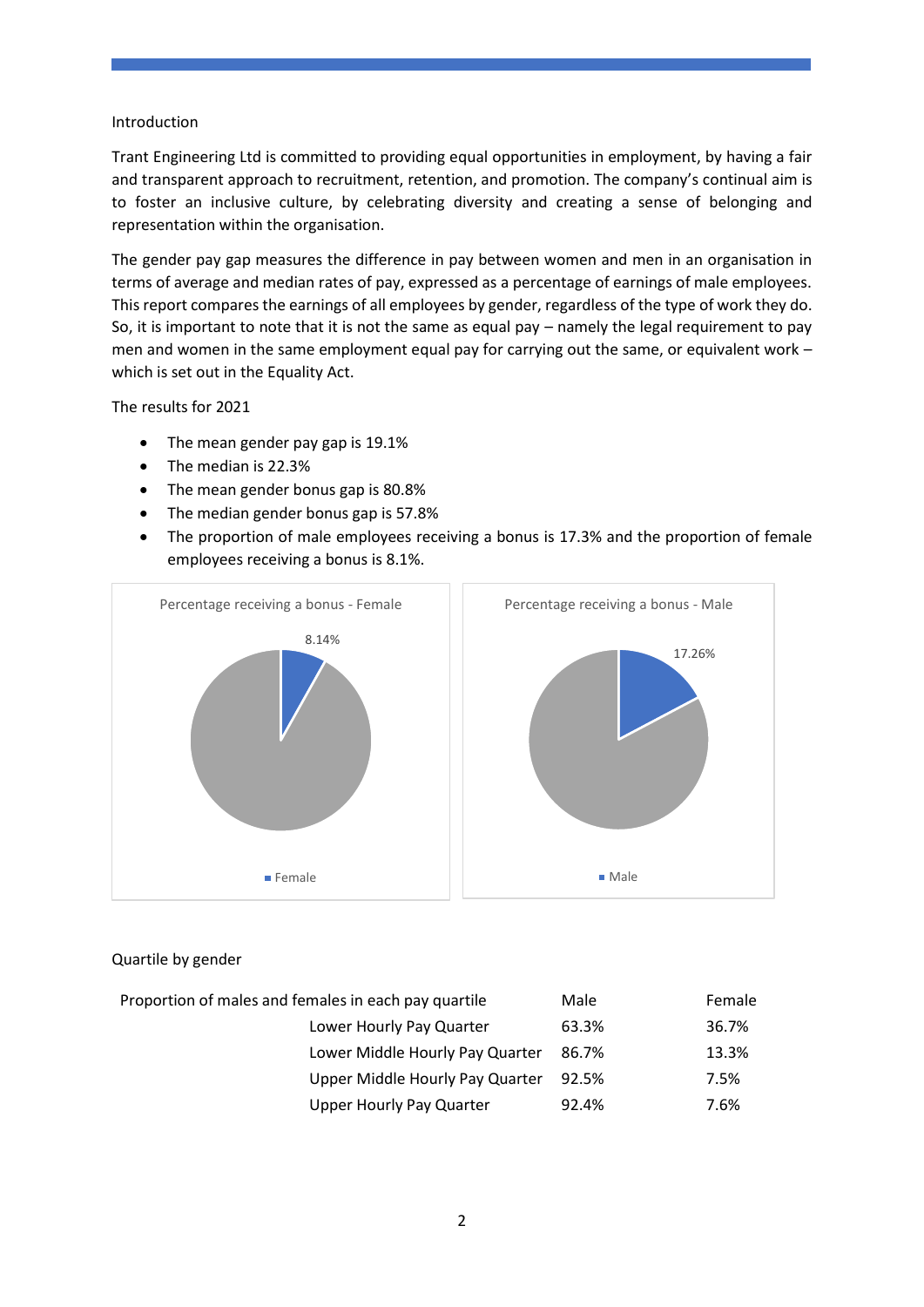

### Analysis

The mean gender pay gap explores the difference in hourly rates between the average earned by male employees and the average earned by female employees. In this case, the gender pay gap is 19.19%, meaning that for every £1, a woman earns 81p. The median is 22.31%, suggesting that employees who are men are paid 22.3% more. The driving factor of the pay gap represents the composition of our workforce, which consists of 83.7% male and 16.3% female employees. Additionally, most female roles are admin, and not technical, with 69% of our female staff having clerical and admin roles, 7.5% in other site and apprentice roles, 1.50% in engineering roles and 22% in senior and managerial positions. Consequently, the under-representation of women in engineering and senior roles is the leading cause of the gender pay gap, rather than unequal pay.

Comparing the main hourly rate indices to previous reporting years, there is a 41% decrease in the mean gender pay gap figure compared to the 2020 figure and a 44% decrease of the median compared to the one of the same year. The levels seem to have stabilised around the same gradation reported in 2018. As we have experienced a surge of female employees in entry positions in 2020, the plateauing trend is a significant reflection of our efforts to foster the growth of our staff in junior levels.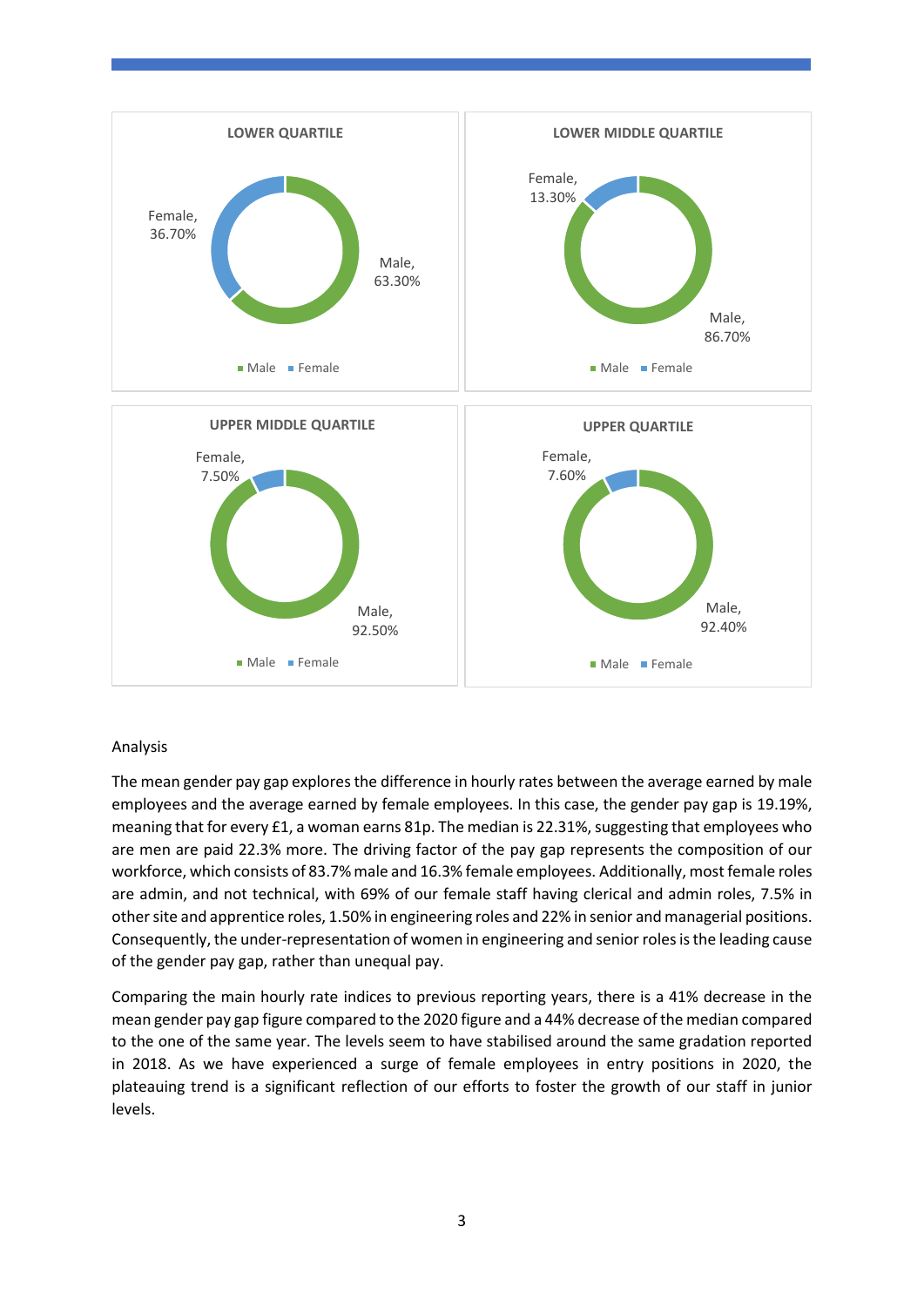

The mean gender bonus gap is 80.8%, so employees who are men are paid 80.8% more in bonus and the median gender bonus gap is 57.8%, so women's median bonus is approximately 58% lower than men's. As a consequence, the metrics of the bonus gap seem to have increased, however, the percentage of employees receiving a bonus are the lowest this year, compared to previous years. This is mainly due to employees being furloughed and only staff working on site receiving a bonus.



The distribution of hourly rates in quartiles is consistent with career type. The Lower Hourly Pay Quarter consists of site staff and administrators with 36.7% of the roles occupied by female staff, while the Lower Middle Quarter consists of 13.3% of female employees in semi-skilled and clerical positions. Skilled site personnel and senior technical staff account for the Upper Middle Pay Quarter, with 7.5% of employees being female, while department managers and engineers make up the Upper Quartile, with 7.6% representing the proportion of female employees. This distribution emphasises the trend that female employees are advancing towards the other quartiles, therefore suggesting a progression